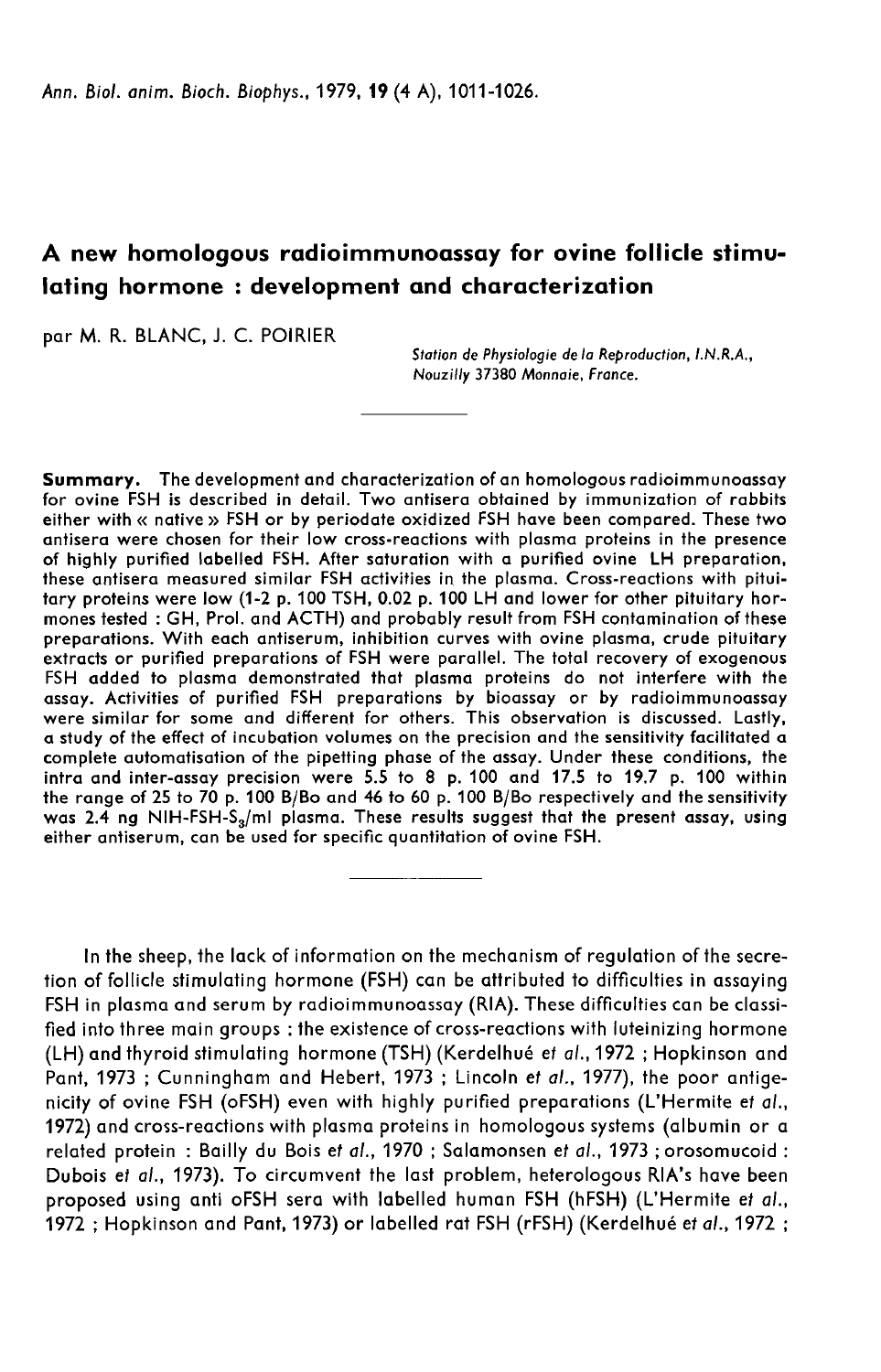Lincoln et al., 1977), anti hFSH sera with labelled oFSH or rFSH (Salamonsen et al., 1973 ; McNeilly et al., 1976) and anti rFSH sera with labelled oFSH (Dobson and Ward, 1977). Some of these heterologous RIA's are specific and accurate and can apparently be used to measure circulating oFSH levels. Also, satisfactory homologous oFSH RIA's have been described (Crim and Geschwind, 1972 ; Kragt and Cons, 1973). The present paper describes in detail the development and characterization of a highly sensitive and specific homologous RIA for oFSH using antisera raised against either « native FSH » or periodate oxidized FSH and its application in the measurement of plasma levels.

## Material and methods.

### Material.

Purified oFSH preparations (table 5) of varied biological activities were used. Ovine orosomucoid was prepared from plasma using the techniques of Weimer et al. (1950) and Weimer and Winzler (1955).

### lodination procedure.

Highly purified « native » oFSH preparations (CNRS FSH P67C, CNRS FSH P26 and HG FSH 225) were iodinated using a modification of the technique of Greenwood et al. (1963). Ten  $\mu$ I containing 10  $\mu$ g FSH in phosphate buffer (0.5 M, pH 7.2) was added to 1 mCi (5 or 10  $\mu$ l) Na $^{125}$  I (IMS 300, The Radiochemical Centre, Amersham, GB). Freshly prepared chloramine T (30  $\mu$ g in 10  $\mu$ l phosphate buffer 50 mM, pH 7.2) was allowed to react with this mixture for 10 sec. Sodium metabisulphite (50  $\mu$ g in 10  $\mu$ l) and potassium iodide (500  $\mu$ g in 50  $\mu$ l) dissolved in the same buffer were then added immediately. The total reaction volume was then transferred onto a Sephadex G 50 fine column  $(0.9 \times 30$  cm, diameter  $\times$  length). Radioactivity was eluted with barbitone buffer A (barbitone : 25 mM, pH 8.5, human serum albumin (HSA) : 0.25 p. 100, sodium azide : 0.1 p. 100). The most radioactive fraction containing labelled FSH, which was also the most immunoreactive, was eventually purified on a Sephadex G 100 column (0.9  $\times$  60 cm, diameter  $\times$  length). If 5 or 2  $\mu$ g FSH were iodinated, the concentrations of reagents were reduced proportionately to ensure a constant reaction volume.

For comparison purposes HG FSH 225 was also enzymatically iodinated and separated from free iodine as described by Ketelslegers and Catt (1974).

Specific radioactivity was calculated according to the ratio of the radioactivity not retained by the Sephadex G 50 to that of the total radioactivity eluted from this column.

### Antisera.

An initial series of antisera (AS) were obtained on rabbits and guinea pigs using An imital series of amisera (A3) were obtained on rabbits and guinea pigs using<br>purified oFSH preparations (CNRS FSH P67C, CNRS FSH M 2) as previously described<br>(Dubois et al., 1973). A second series of antisera were raise (Dubois et al., 1973). A second series of antisera were raised in rabbits following the<br>same immunization procedure but with oxidized oFSH : CNRS FSH P28a or CNRS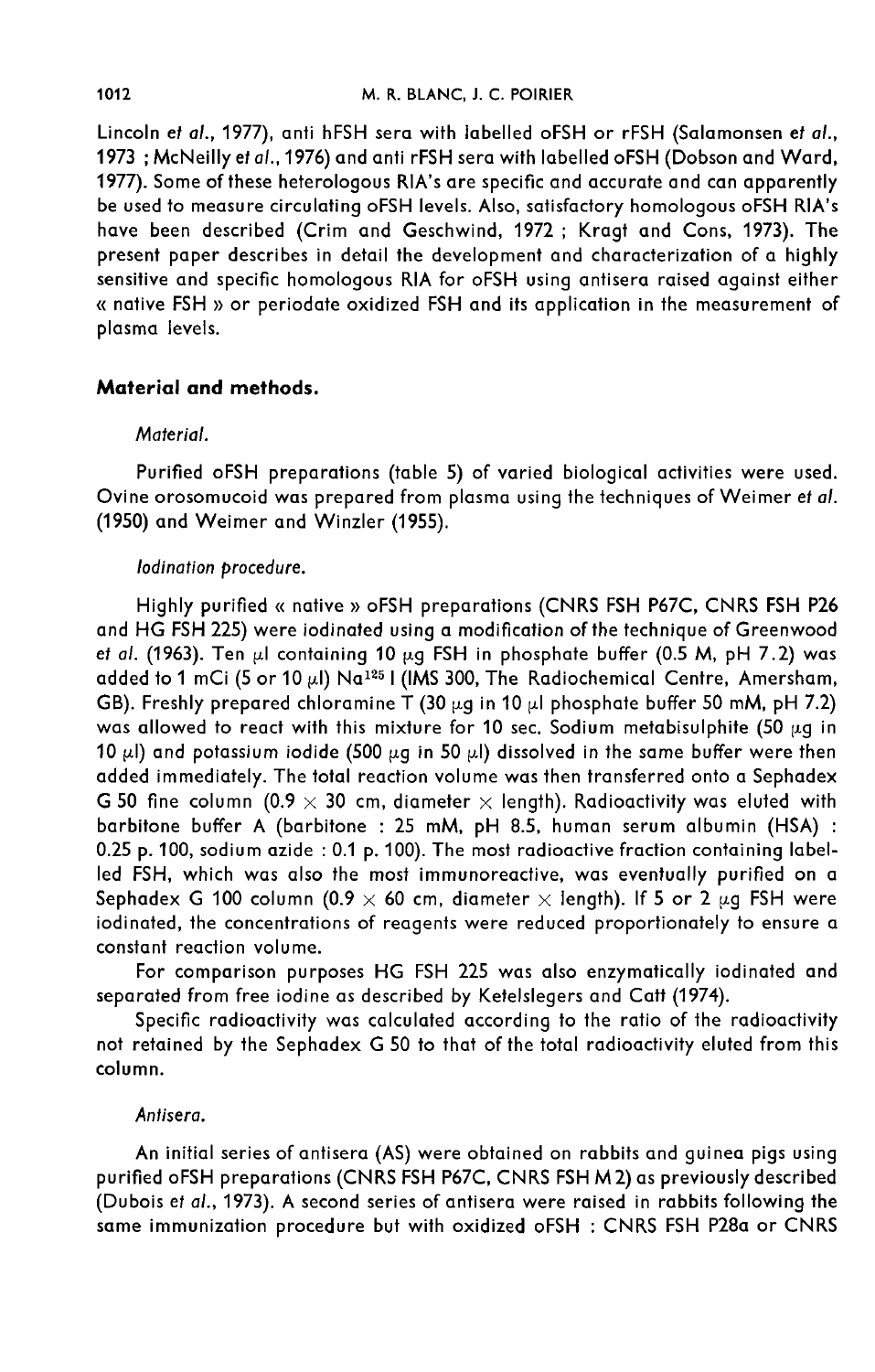FSH M3 treated with potassium periodate (Kennedy and Butt, 1969) (1.5 mM KIO<sub>4</sub> per mg FSH, 4 °C, 16 hrs, darkness).

To determine the ability of the AS (39 from 13 rabbits and 36 from 11 guineapigs) to bind iodinated oFSH preparations, each serum (50  $\mu$ I) was added in increasing dilutions from 1:1 000 to 1:512 000 (final) in duplicate tubes containing 400  $\mu$ l of labelled FSH (10 000 cpm) and 50  $\mu$ l barbitone buffer B (barbitone : 25 mM, pH 8.5, HSA : 0.25 p. 100) containing, if appropriate, a quantity of a purified FSH preparation. Dilutions of the AS were made in barbitone buffer B containing 1 p. 100 normal rabbit serum (final dilution) and 0.1 p. 100 sodium azide. The tubes were incubated 2 days at 4 °C. Separation of antibody bound and free hormone was achieved by addition ot 150 µl of a second antibody solution (sheep <sub>Y</sub>-globulin anti rabbit <sub>Y</sub>-globulin, bar-<br>bitone 25 mM, pH 8.5, calcium chloride — 0,54 M — 1:3:8 v/v) and overnight incubation at 4 °C. One point eight ml buffer B without HSA was then added to the tubes which were then centrifuged at 4 000 g, 20 °C for 25 min. The supernatant was discarded and bound <sup>125</sup>I-FSH was counted in a well-type gamma spectrophotometer counter (Packard or LKB-Rackgamma 1270).

#### Assay procedure.

All dilutions were made in buffer B. For assays, polystyrene tubes (11  $\times$  55 mm, Labo Expres Service, France) were used. Three volume systems were tested. In the first, 50  $\mu$ l appropriately diluted AS (1:60 000 final dilution for AS 4  $\mathsf{P}_{\mathsf{3}}$  and AS 5 BB) and 100 pl standard oFSH or unknown sample were added to 50 pl buffer B in each tube. The quadriplicate (standard) or duplicate (unknown) samples were then incubated for 4 days at 4 °C. Three hundred  $\mu$ l of labelled FSH (12 500 cpm) were added and tubes were incubated for a further 2 days. The second and third volume systems were designed with a view to an eventual use of an automatic sampling apparatus and tubes were incubated for a further 2 days. The second and third volume systems<br>were designed with a view to an eventual use of an automatic sampling apparatus<br>(LKB Ultro RIA <sup>R</sup>2071 sample processor) : 300  $\mu$ l of dil (LKB Ultro RIA R2071 sample processor) : 300  $\mu$ l of diluted AS were added to 100  $\mu$ l standard oFSH or unknown samples and incubated for 4 days at 4 °C. Labelled FSH (300  $\mu$ l or 150  $\mu$ l: second and third volume system respectively) was added and incubated as described above. The end volumes in the three systems (500, 550 or 700  $\mu$ ) contained the same final dilution of AS, 0.1 p. 100 normal rabbit serum and 0.01 p. 100 sodium azide added with the AS aliquot.

Separation of antibody-bound and free hormone was achieved as mentioned above.

### Validation of the assay.

The pituitary hormone preparations used to assess the specificity of the FSH assays were the following : CNRS LH  $M_3$  (1.8 times NIH LH S<sub>1</sub>), NIH TSH S<sub>2</sub> (<sup>1</sup>), TSHb were the following : CNRS LH M<sub>3</sub> (1.8 times NIH LH S<sub>1</sub>), NIH TSH S<sub>2</sub> (<sup>1</sup>), TSHb (Dr. John Pierce), NIH GH S<sub>6</sub>, NIH Prol. S<sub>6</sub>, ACTH (Byla). All these preparations (Dr. John Pierce), NIH GH S<sub>6</sub>, NIH Prol. S<sub>6</sub>, ACTH (Byla). All these preparations<br>were of ovine origin except TSH b (bovine) and ACTH (porcine). Specificity with plasma proteins was examined using either hypophysectomized ewe plasma or ovine orosomucoid at a concentration (2 mgjml) known to exist in the plasma (Putnam, 1965). Antiserum saturated with oLH were prepared just before use in the assay

<sup>(1)</sup> This preparation contains 25 to 30 p. 100 of biologically inactive LH.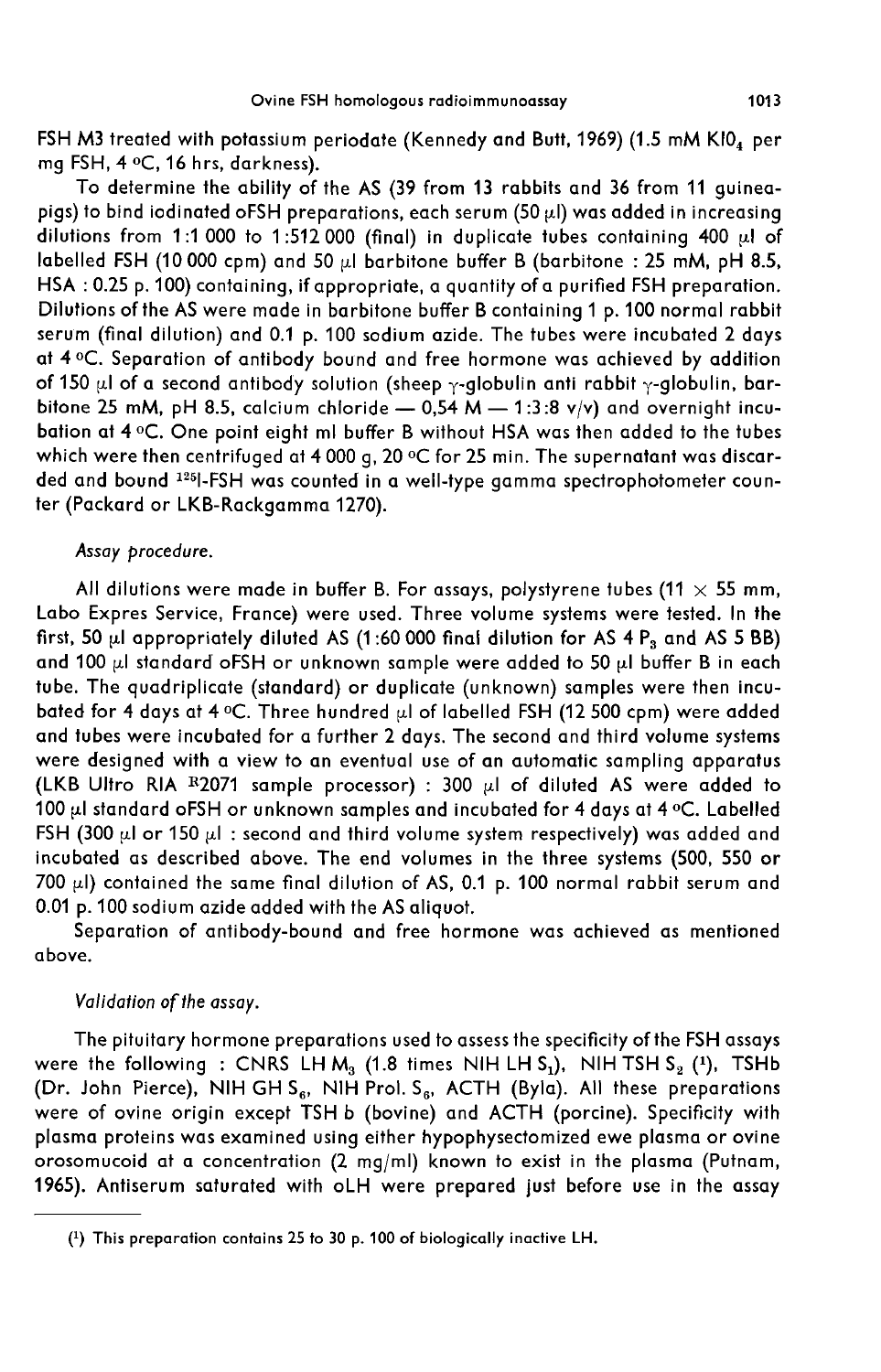by incubation (90 min., 37 °C) of the AS with appropriate quantities (0.5 to 2 mg/ml pure AS) of CNRS LH M<sub>3</sub>. No precipitate was observed.

Parallelism between the dose-response curve for oFSH standards diluted in buffer and dilutions of ovine pituitary extracts or serum samples containing various levels of endogenous oFSH was assessed. Recovery was measured by comparison between known amounts of standard FSH added to a plasma sample and amounts assayed. The precision measured at different levels of B/Bo (1) and expressed as the intraor inter-assay coefficient of variation of the concentrations (ng/ml) was assessed by repeated measures of a series of sheep plasma samples during different assays. Sensitivity, « defined as the smallest amount of unlabelled hormone which can be distinguished from no hormone » (Midgley et al., 1969) was calculated on the basis of the mean standard curve (obtained by averaging those obtained in various assays) and compared in two assay systems.

Calculation of hormone concentration in a sample.

Two methods of calculation have been successively used : the first one made use of logit B/Bo-log dose transformation, while the second used a B/Bo-log dose plot between each segment of two doses of the standard as proposed in the RIA 01 S8B program (program obtained from LKB including corrections for radioactivity decay).

## FSH plasma levels in the sheep.

Two cryptorchid rams were blood sampled every 15 min. for 25 hrs. They received 40 ml of HSA in 2 injections, 20 ml at the 5th and 20 ml at the 6th hour after the beginning of sampling as described elsewhere (Blanc et al., 1978). LH and FSH plasma levels were measured (Pelletier et al., 1968 and this paper, respectively) in each sample and the correlation between each FSH and LH value in the same sample was calculated to clarify any cross-reaction by LH in the FSH assay.

Throughout a complete cestrous cycle, one ewe was blood sampled once a day initially then every two hours from the beginning of the behavioural oestrous for 36 hrs. FSH and LH were measured in the plasma samples.

## Results.

lodination. — The mean specific activity observed was 76.7  $\pm$  1.8 (mean  $\pm$  s.e.m., *n = 16)*  $\mu$ Ci/ $\mu$ g for CNRS FSH P26 and 77.4  $\pm$  1.1 (n = 6)  $\mu$ Ci/ $\mu$ g for HG FSH 225. A higher chloramine T concentration or a longer reaction time did not increase the iodination yield which, in the conditions used, seemed to be limited by the molar ratio of iodide to hormone. Under the labelling conditions chosen, the binding activity of labelled HG FSH 225 to ovine or porcine testis cell membranes was preserved (respectively 9.3 and 13.6 p. 100 specific binding of total labelled FSH added with receptor excess) (Combarnous and Peyrat, personnal communication).

 $(1)$  B = amount of labelled hormone bound to AS in the presence of unlabelled hormone expressed as  $cpm/tube$ ; Bo = amount of labelled hormone bound to AS in the absence of unlabelled hormone expressed as cpm/tube.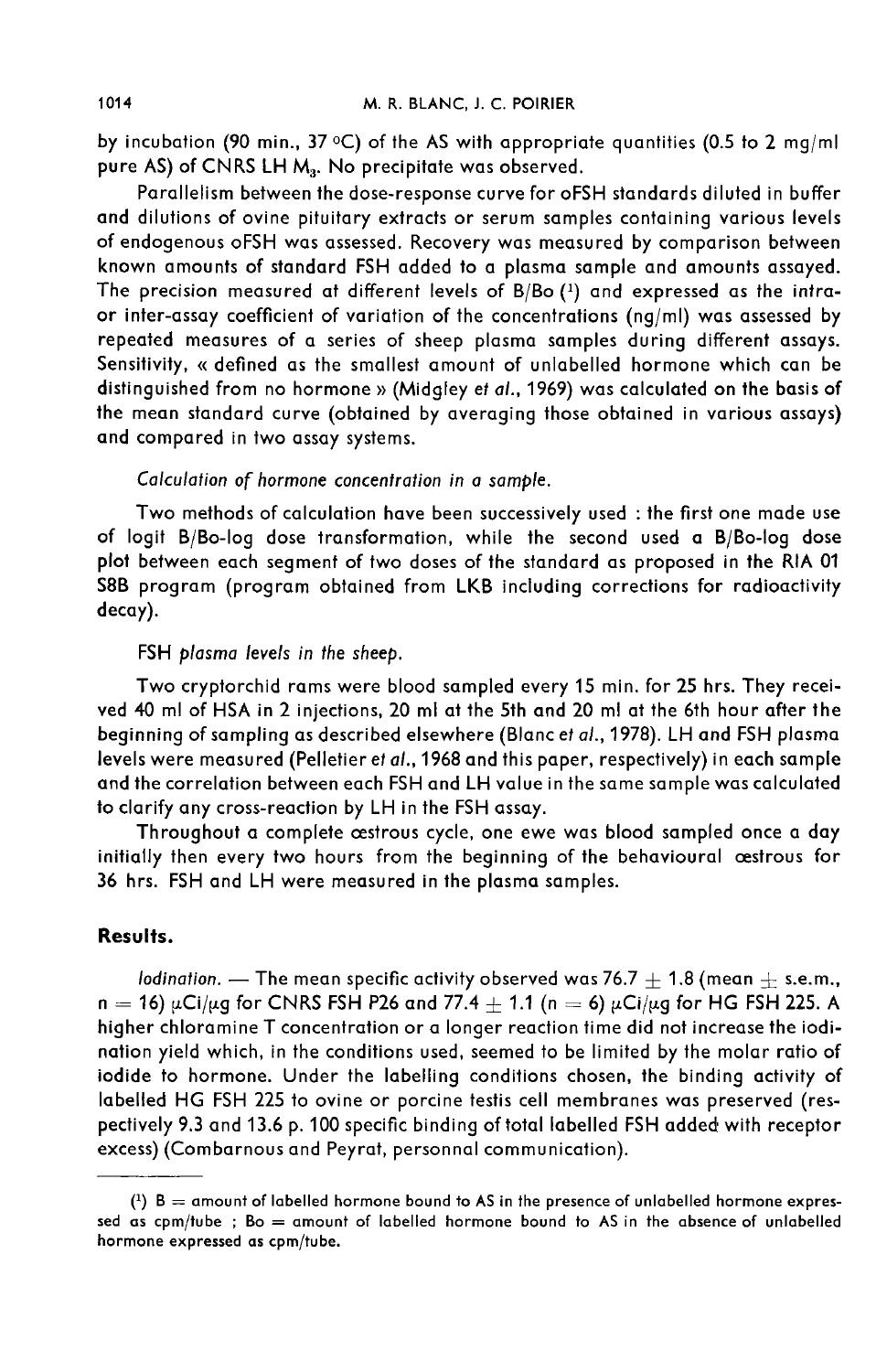lodination by lactoperoxidase rather than chloramine T did not influence the characteristics of the assay (specificity or sensitivity).

Antisera against native and oxidized  $FSH.$   $\rightarrow$  Of the 7 rabbits and 11 guinea pigs immunized with a native FSH preparation, only one animal (rabbit 4) responded with a titer (Bo/T) higher than 1 :8 000 (final dilution) in the presence of labelled CNRS FSH P26. However, of the 6 rabbits immunized with oxidized FSH, 5 responded with a titer higher than 1 :8 000. Rabbit 5 was one of these 5.

Role of antisera and labelled FSH on the plasma protein specificity of the assay.  $-$  The respective roles of AS and purification grade of the labelled FSH in plasma protein specificity were analyzed under identical experimental conditions (fig. 1). AS 1 (fig. 1a) had a high titer with labelled CNRS FSH P67C in the absence of orosomucoid



FIG. 1. - Effect of 3 antisera (AS 1, 2 or 3) and 2 labelled FSH preparations (CNRS P67C: a, c, e; CNRS P26 : b, d, f) on plasma protein specificity. Without orosomucoid : AS alone ( $_0$ — $_0$ ), AS + 6 ng CNRS FSH  $M_2$  per tube (e.g.  $\bullet$ ); with orosomucoid (100  $\mu$ g per tube): AS alone ( $\Delta$ ,), AS  $+$  6 ng CNRS FSH  $M_3$  per tube ( $\overline{---}$ ). Final dilutions of antiserum are quoted.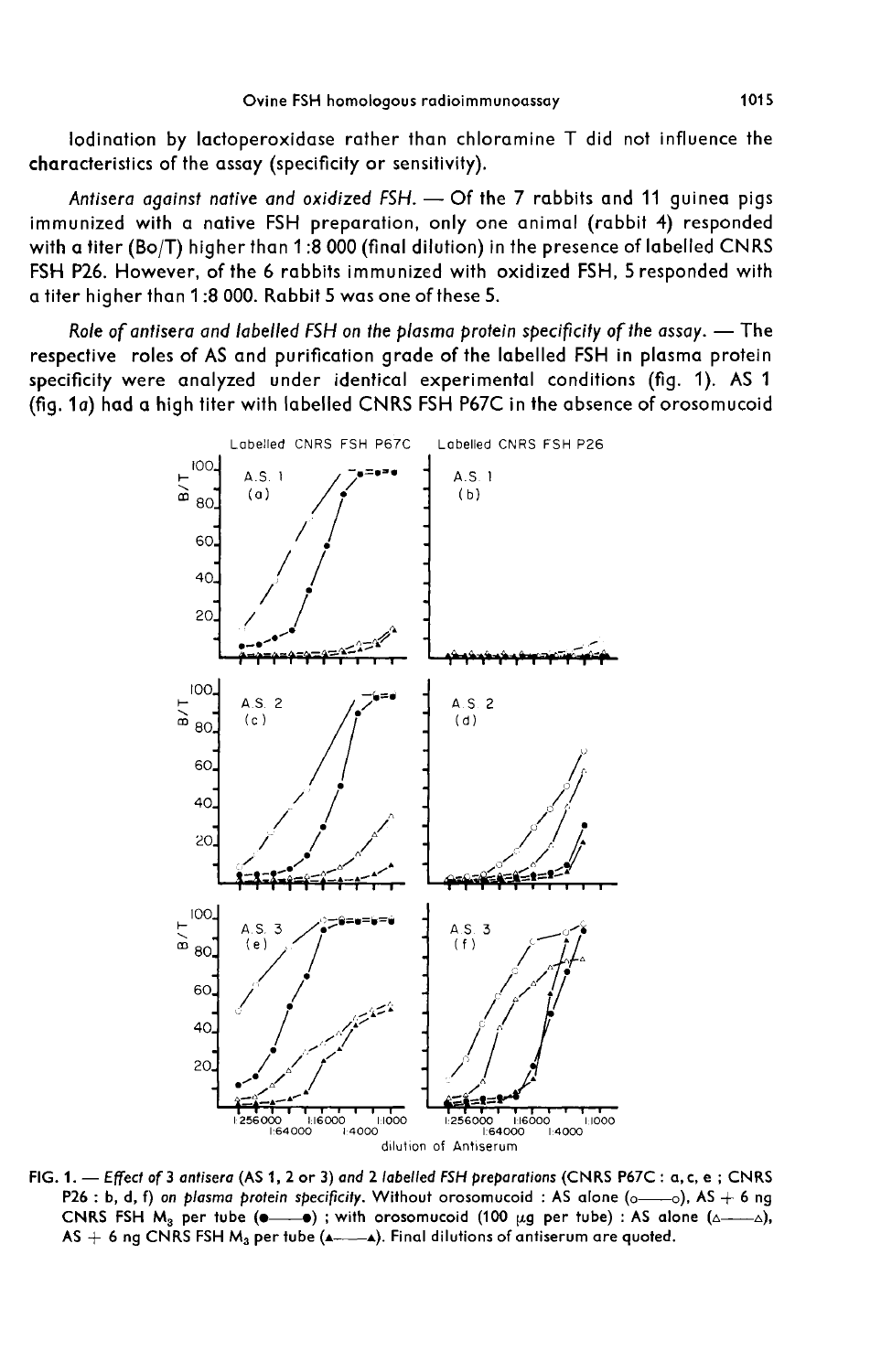but a very low one in presence of it. In contast, the titer was low with labelled CNRS FSH P26, whatever the conditions (fig. 1b). The titer of AS 3 (fig. 1e) with labelled CNRS FSH P67C was elevated  $(Bo/T (1) = 50 p. 100$  for 1:512 000 final dilution) but a cross-reaction still existed with orosomucoid although less than with AS 1. The titer of AS 3 was lower with CNRS FSH P26 (Bo/T  $=$  50 p. 100 for 1:90 000 final dilution, fig. 1f) than with CNRS FSH P67C, but the cross-reaction with orosomucoid was considerably lower. The curves obtained with unlabelled FSH were almost identical with and without orosomucoid. The behaviour of AS 2 with the two labelled preperations (fig.1c and d) was intermediate between AS 1 and AS 3.

AS 4  $P_3$  and AS 5 BB were chosen : 1) for their low cross-reactions (B/Bo = 10 and 5 p. 100 respectively) with orosomucoid or hypophysectomized ewe plasma and oLH when used at the appropriate dilution in the presence of labelled HG FSH 225 or CNRS FSH P26, 2) for the high sensitivity that was obtained.

Specificity and pituitary hormones. - The only problem of specificy observed was with LH and TSH. All of the AS prepared cross-reacted with LH and TSH, although to differing degrees. Low doses of LH had a similar effect to those of FSH (fig. 20) : the upper part of the standard curve  $(B/Bo \ge 40$  p. 100) was not specific for FSH. After satu ration of the same AS with LH (fig. 2b) the cross-reaction observed (0.02 p. 100)



FIG. 2. - Specificity of the RIA for LH and TSH using labelled CNRS FSH P26 and AS 4  $P_3$  before (a) or after saturation by LH (b). Displacement observed with CNRS FSH  $M_3$  (o), CNRS LH  $M_3$  (o) or NIH TSH  $S_2$  (A), without (---) and with (---) hypophysectomized ewe plasma (50 µl per tube). A log-logit plot was used. Bo/T was 54.7 p. 100 for (a) and 28.3 p. 100 for (b).

was compatible with FSH contaminant in LH. Furthermore no effect was observed with 0.8 to 500 ng LH (B/Bo  $>$  98 p. 100). Cross-reactions with pituitary hormones are listed in table 1. The absence of a noticeable cross-reaction with TSH (either NIH TSH  $S<sub>2</sub>$ orTSHb) after saturation of the AS by LH (1-2 p. 100) was confirmed by the lack of a rise in « FSH-like » activity in the plasma of three ewes blood sampled after thyroidecto-  $my(^{2})$ .

<sup>(1)</sup>  $T =$  total labelled hormone added to each tube expressed as cpm per tube.

<sup>(2)</sup> According to NIH specifications NIH TSH  $S_2$  contains 1.6 p. 100 FSH as measured by the ovarian augmentation assay.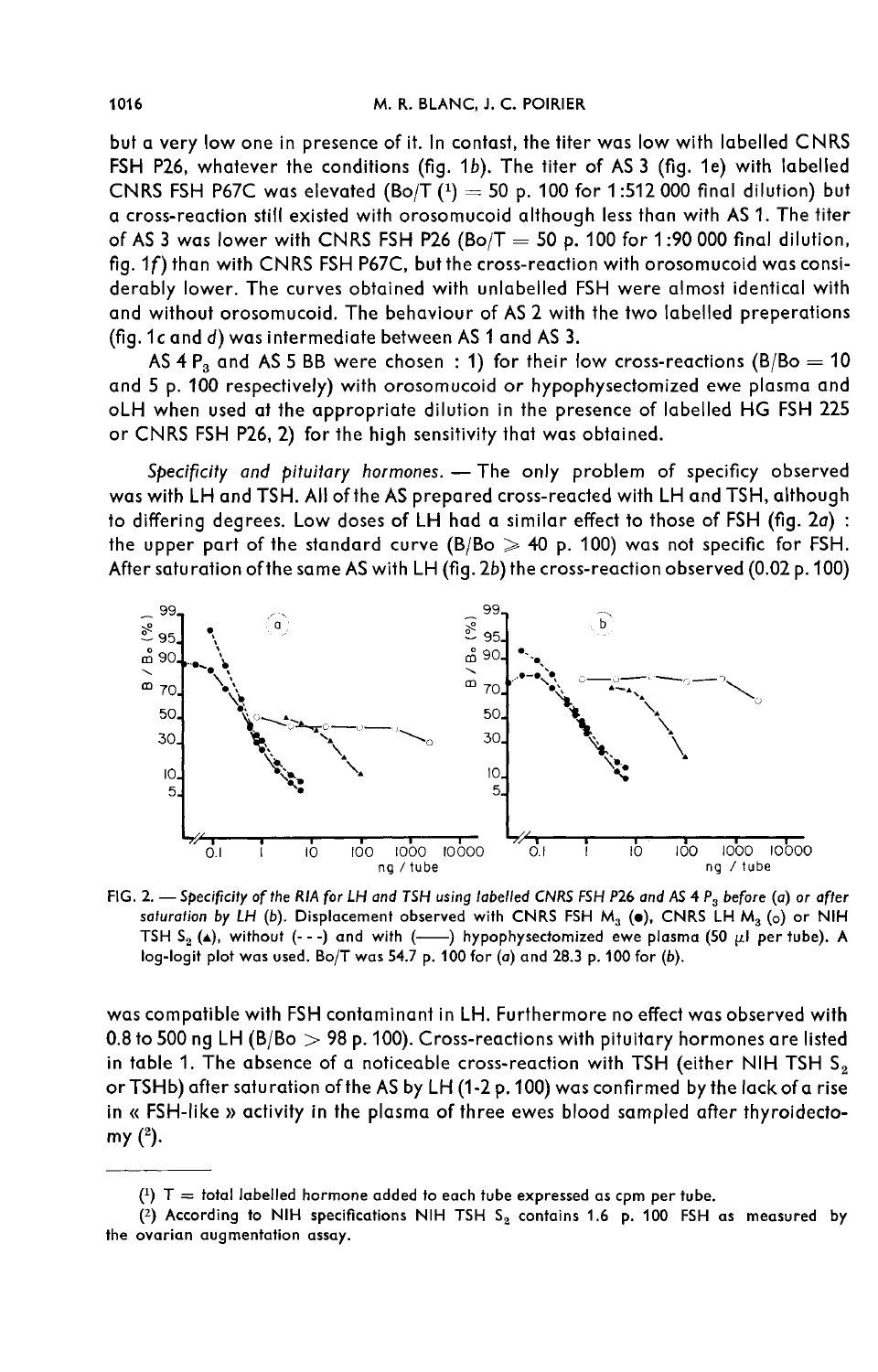With AS 5 BB, a partial cross-reaction with LH was similarly eliminated by a saturation pre-treatment. The cross reaction with LH was then negligeable (0.02 p. 100).

#### TABLE 1

Cross-reactions with pituitary hormones in the RIA using LH saturated AS 4 P<sub>3</sub> and labelled CNRS FSH P26 expressed as weight for weight. Standard FSH is CNRS FSH P26

| 0.02                          | Purified hormone preparation | Cross-reaction (p. 100) |  |  |
|-------------------------------|------------------------------|-------------------------|--|--|
| 0.06<br>NIH GH $S_6$<br>ND(2) | NIH Prol $S_6$               | ND(1)                   |  |  |

 $(1)$  Not detected in 2 500 ng;  $(2)$  Not detected in 50 ng.

Parallelism. - Specificity was assessed by analyzing para!lelism between standard curves and those obtained by dilution of an ovine plasma sample (table 2). The concentrations in ng/ml obtained from various volumes were not significantly different. Furthermore, the curves obtained using dilutions of standard preparations (CNRS FSH P26, and HG FSH 225) were parallel with those obtained by dilution of crude ovine pituitary extracts or ovine plasma. Between 70 and 50 p. 100 B/Bo values (table 3), the recovery was demonstrated to be within the precision of the assay.

#### TABLE 2

Endogenous FSH plasma concentrations measured in different volumes of the same sample. The RIA used LH satured AS 5 BB and labelled HG FSH 225

| Volume<br>of sample<br>$(\mu$ l) | Amount measured<br>$per$ tube $(1)$ | Concentration (ng)<br>per mi plasma $(1)$ | Corresponding<br>$B/Bo$ (p. 100) |
|----------------------------------|-------------------------------------|-------------------------------------------|----------------------------------|
| 20                               | $1.052 + 0.007$                     | $52.6 + 0.4$                              | 17.6                             |
| 10                               | $0.492 + 0.038$                     | $49.2 + 3.8$                              | 34.0                             |
| 5                                | $0.236 + 0.004$                     | $47.2 + 0.9$                              | 53.9                             |
| 2.5                              | $0.120 + 0.004$                     | $47.9 + 1.5$                              | 71.6                             |
| 1.25                             | $0.068 + 0.008$                     | $54.2 + 6.1$                              | 82.8                             |
| 0.625                            | $0.037 + 0.007$                     | $58.4 + 11.0$                             | 90.6                             |
|                                  |                                     | $\bar{x} = 51.6 + 2.1$ ( <sup>2</sup> )   |                                  |

(<sup>1</sup>) Results are expressed as ng HG FSH 225, mean  $\pm$  s. e. m. (n = 4); (<sup>2</sup>) Mean  $\pm$  s. e. m. (n = 24).

Accuracy. - Accuracy was analyzed by comparing the measurements of 50 different samples collected from two ram lambs and assayed by the two assay systems described previously (AS 5 BB vs AS 4  $P_3$  with hypophysectomized plasma added to

75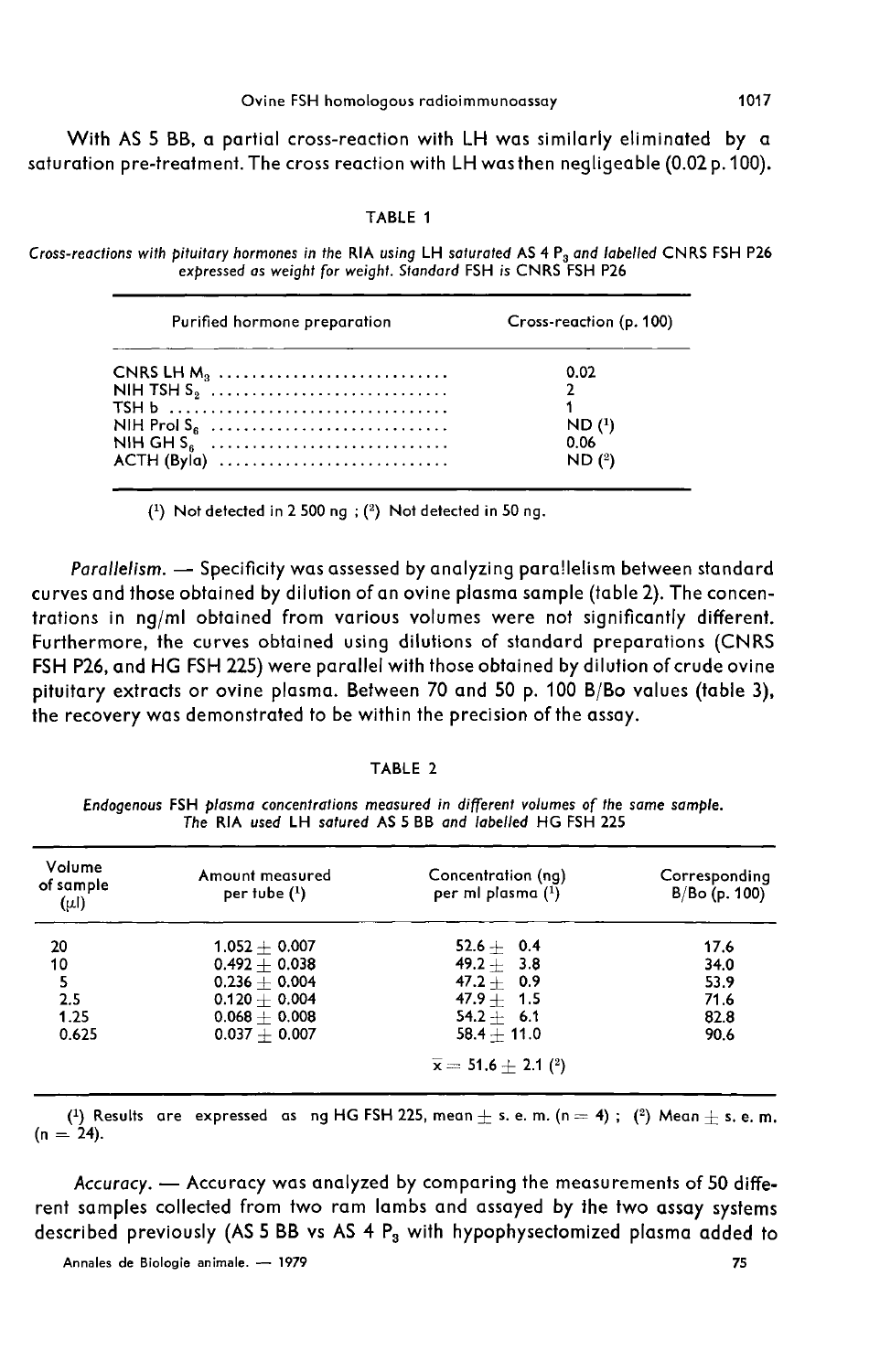the standard curve). Linear regression analysis revealed a highly significant correlation coefficient :  $r = 0.91$ ,  $P < 0.001$ . The slope was 1.7  $+$  0.1, y intercept was 0.1. The first assay gave rise to slightly higher values than the second one.

TABLE 3

| Ovine FSH added<br>$^{\text{\tiny{(1)}}}$ | Ovine FSH<br>recovered<br>$(1)$ $(2)$ | Total amount<br>calculated<br>(3) | Corresponding<br>B/Bo(p. 100) |
|-------------------------------------------|---------------------------------------|-----------------------------------|-------------------------------|
|                                           | $127.0 + 7.2$                         |                                   | 70                            |
| 25                                        | $161.5 + 2.2$                         | 152                               | 68                            |
| 50                                        | $172.2 + 8.6$                         | 177                               | 66                            |
| 100                                       | $222.7 + 9.5$                         | 227                               | 60                            |
| 200                                       | $331.0 + 17.8$                        | 327                               | 50                            |
|                                           |                                       |                                   |                               |

Recovery by radioimmunoassay of various amounts of a highly purified ovine FSH added to 50 µl plasma samples of an intact ram. The RIA used LH saturated AS 5 BB and labelled HG FSH 225

 $(1)$  Expressed as pg HG FSH 225 per tube;  $(2)$  Mean  $+$  s. e. m.  $(n = 4)$ ; (<sup>3</sup>) Calculated as amount measured with no FSH added  $\overline{+}$  amount FSH added.

Sensitivity. - To take into account variability between assays, sensitivity was calculated from standard curves obtained in various assays repeated with the two assay systems mentioned above. For each dose ( $n = 8$ , range 25 to 2 500 pg) of the same standard preparation (HG FSH 225), the mean B/Bo was calculated. For the two assay systems, the logit B/Bo log. dose linear regression equation was  $Y = - (2.42 \pm 0.04) \times + 5.90$  (n  $= 14$  assays, r  $= 0.999$ ) and  $Y = - (2.49 \pm 0.11)$  $X + 6.72$  (n = 4 assays, r = 0.999) for AS 5 BB and AS 4 P<sub>3</sub> respectively (fig. 3).



FIG. 3. - Mean standard curves obtained from various assays using HG FSH 225 as standard and labelled hormone and LH saturated anti « native » FSH (AS 4 P<sub>3</sub> :  $\blacksquare$ , n = 4 assays) or LH saturated anti-oxidized FSH (AS 5 BB :  $\bullet \rightarrow \bullet$ , n = 14 assays). Each point represents the logit of the mean values of the B/Bo observed in the different assays. Error bars represent s.e.m.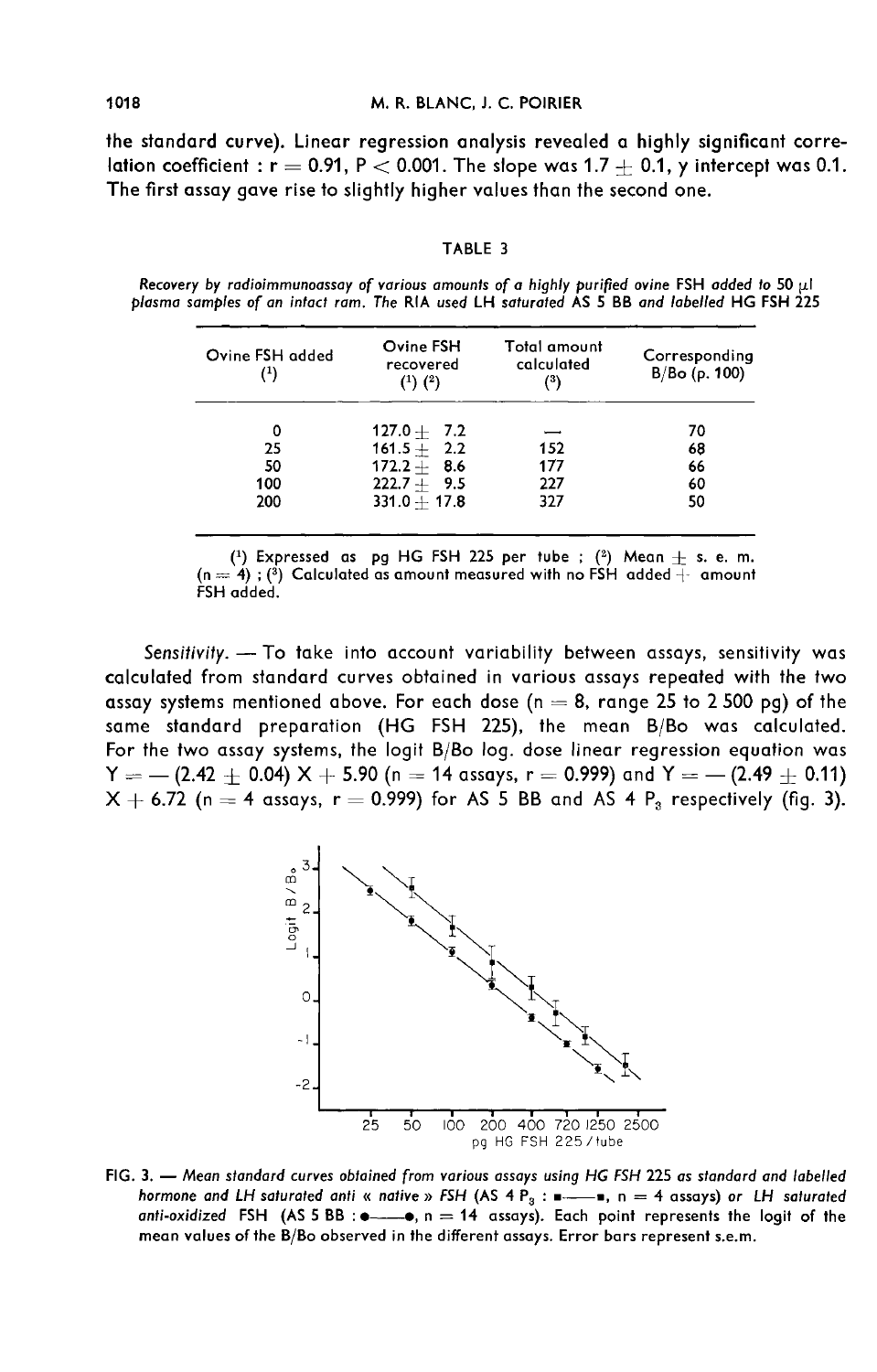Twenty five pg HG FSH 225 per tube (250 pg HG FSH 225/ml or 3.5 ng NIH FSH  $S_3$ /ml) and 50 pg of the same standard in the two systems were different from 0 (P  $<$  0.001)  $(B/Bo = 92 p. 100$  in each case). In the most sensitive system  $Y =$  Log 95 p. 100 was equivalent to  $X = 17$  pg HG FSH 225 per tube i.e. 2.4 ng NIH FSH  $S_n/ml$ .

Effect of incubation volumes.  $-$  The use of a higher incubation volume  $(200 + 300 \mu l,$  volume system 1; 400 + 300  $\mu l$ , volume system 2; 400 + 150  $\mu l$ , volume system 3) resulted in a parallel standard curve but with a decrease in sensitivity (respectively 22 and 22 vs 32 ng/ml). Variability at different levels of B/Bo was lower with volume system 3 than with 1 or 2 (table 4).

#### TABLE 4

FSH measurements in 3 plasma samples assayed with different final volumes in the same assay system (AS 5 BB-labelled HG FSH 225)

|                                     |                                                                                                | Plasma sample                |                             |                               |
|-------------------------------------|------------------------------------------------------------------------------------------------|------------------------------|-----------------------------|-------------------------------|
| Final                               |                                                                                                | 1 (50 $\mu$ I)               | 2 (100 $\mu$ I)             | 3 (50 $\mu$ I)                |
| volumes $(1)$                       |                                                                                                | $n = 30$                     | $n = 50$                    | $n = 20$                      |
| « 200 $+$ 300 » $\mu$ l<br>$^{(2)}$ | Mean $+$ s. e. m. $(4)$<br>$CV (p. 100) \ldots \ldots \ldots \ldots \ldots$<br>$B/Bo$ (p. 100) | $1.71 + 0.04$<br>12.3<br>76. | $1.43 + 0.02$<br>8.3<br>65  | $9.5 + 0.22$<br>10.1<br>25    |
| « 400 + 300 » $\mu$ l<br>$^{(3)}$   | Mean $\pm$ s. e. m. $(4)$<br>$CV (p. 100)$<br>$B/Bo(p. 100) \ldots \ldots \ldots \ldots$       | $1.99 + 0.05$<br>10.8<br>83  | $1.48 + 0.07$<br>32.0<br>72 | $11.1 + 0.19$<br>- 7.8<br>35. |
| « 400 $+$ 150 » $\mu$ l             | Mean $+$ s. e. m. $(4)$                                                                        | $2.40 + 0.03$                | $1.69 + 0.02$               | $11.3 + 0.15$                 |
| $^{(3)}$                            | $CV (p. 100) \ldots \ldots \ldots \ldots \ldots$                                               | 7.6                          | 8.0                         | 6.1                           |
|                                     | Mean $+$ s. e. m. $(5)$                                                                        | $2.55 + 0.04$                | $1.78 + 0.02$               | $12.4 + 0.15$                 |
|                                     | $CV (p. 100) \ldots \ldots \ldots \ldots \ldots$                                               | 8.0                          | 7.0                         | 5.5                           |
|                                     | $B/Bo(p. 100) \ldots \ldots \ldots \ldots$                                                     | 70                           | 60                          | 25                            |

(1) Final concentration of the 1st AS is identical in the final volume (500, 700 and 550  $\mu$ l).

(2) Samples were manually pipetted (Eppendorf pipette).

(3) Samples were automatically pipetted (Ultro RIA(R) system 2071 sample processor LKB). Sample (100 or 50  $\mu$ l) was pipetted and « pushed » by 300  $\mu$ l AS.

(4) Expressed as ng HG FSH 225 per ml plasma. Calculated from logit-log. plot.

(5) Expressed as ng HG FSH 225 per ml plasma. Calculated from B/Bo-log. plot (see text for detail).

Precision. - Three plasma samples resulting in 3 different levels of B/Bo were repeatedly pipetted using the different volume systems (table 4). With volume system 3, the coefficient of variation (CV) varied from 6.1 to 8 p. 100 within the range of 25 to 70 p. 100 B/Bo (n  $=$  20 to 50) and was lower than the CV obtained with the other volume systems (8.3 to 12.3 and 7.8 to 32 with volume systems 1 and 2 respectively). However when the same samples were measured in different assays ( $n = 7$  to 8)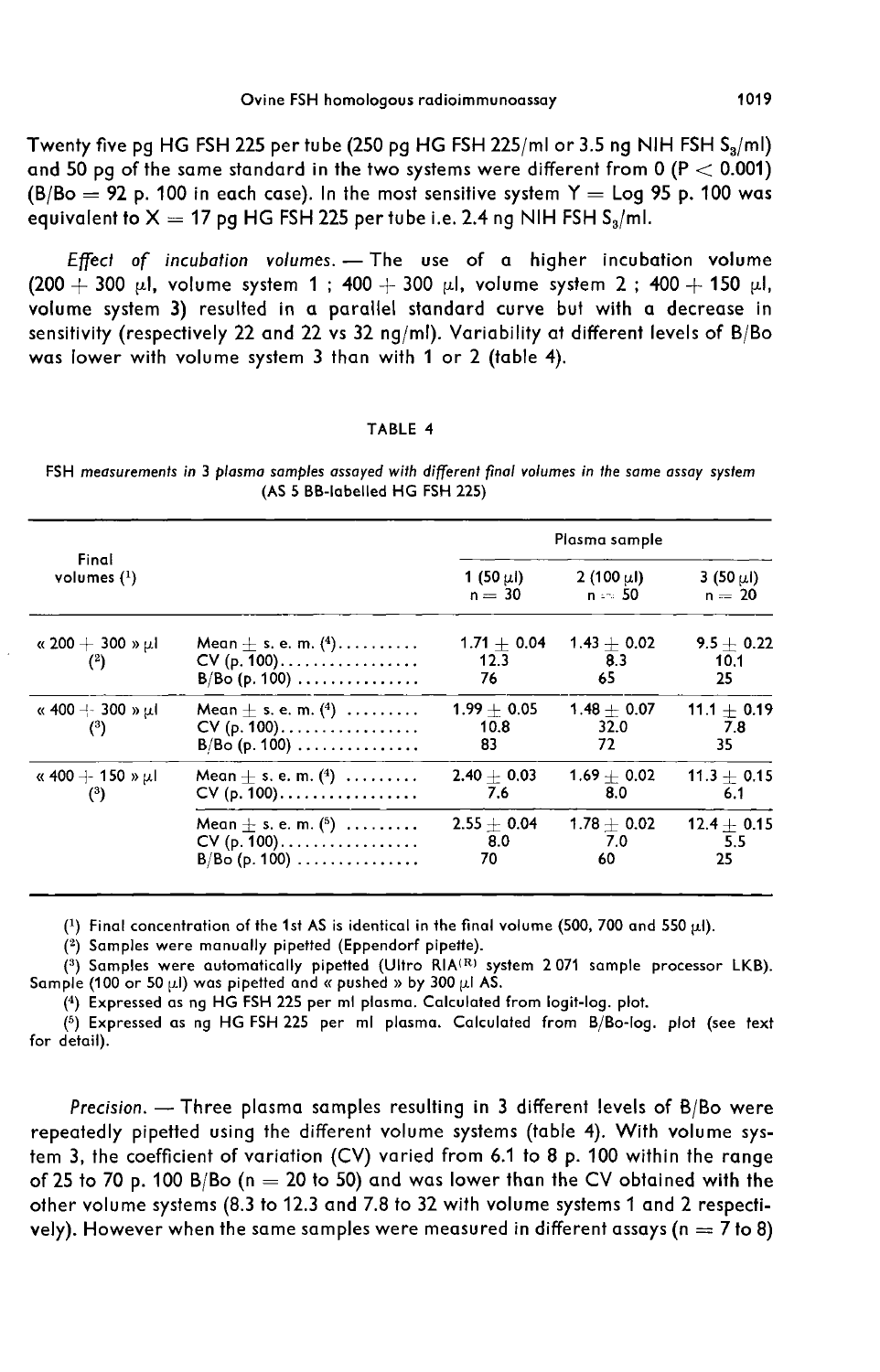the CV's\_were 19.7 and 17.5 p. 100 for 2.75 and 4.86 ng HG FSH 225 respectively (B/Bo averaging 60 and 46 p. 100 respectively).

Relationship between biological and immunological activity. - When various FSH preparations were tested in doubling dilutions, parallel standard curves were obtained. All these curves were also parallel with those obtained by dilution of crude ovine pituitary extracts or ovine plasma. An immunological activity ratio was calculated by comparison with NIH FSH  $S_3$  (table 5). The immunological to biological activity ratio varied from 0.17 to 1.20. These ratios did not depend on the presence of hypophysectomized ewe plasma or orosomucoid in the incubation medium. The RIA activity ratio between two purified preparations within the same system varied with the system used (table 5) : for instance, between CNRS FSH P26 and NIH FSH S<sub>3</sub> it was 25 in the RIA using AS  $4 \, P_3$  versus 14 in the RIA using AS 5 BB.

#### TABLE 5

Relation between radioimmunological and biological activities (RIAa and Ba respectively) of various purified FSH preparations

|                  | RIAa I<br>$^{(1)}$ | Ba<br>(2) | RiAa/Ba<br>ratio | RIAa II<br>(3) | RIAa III<br>(4) |
|------------------|--------------------|-----------|------------------|----------------|-----------------|
| NIH FSH $S_3$    | 1.0                | 1.1       | 0.91             | 0.07           | 0.07            |
| $HG$ FSH 225     | 35.0               | 150       | 0.23             | 3.1            | 2.6             |
| CNRS FSH $P26$   | 25.0               | 40        | 0.63             | 1.00           | 1.00            |
| CNRS FSH $M4$    |                    | 11.9      |                  | 1.2            | 0.9             |
| $CNRS FSH M3$    | 19.2               | 22.8      | 0.84             |                |                 |
| CNRS FSH $P67E$  | 15.0               | 19        | 0.79             |                |                 |
| CNRS FSH P65F1   | 9.3                | 18        | 0.52             |                |                 |
| CNRS FSH $P67C$  | 4.8                | 29        | 0.17             |                |                 |
| $CNRS FSH P28a$  | 3.8                | 7.9       | 0.48             |                |                 |
| $CNRS FSH M2$    | 3.3                | 6         | 0.55             |                |                 |
| $CNRS FSH P15b$  | 1.1                | 1.1       | 1.00             |                |                 |
| CNRS FSH $P14a$  | 0.8                | 1.0       | 0.80             |                |                 |
| CNRS FSH De $65$ | 0.6                | 0.5       | 1.20             |                |                 |

(1) RIA activity using LH saturated AS 4  $P_3$ , labelled CNRS FSH P26 and NIH FSH  $S_3$  as a standard.

(2) Biological activity (ovarian augmentation assay) using NIH FSH  $S_1$  as a standard.

(3) and (4) RIA activity using LH saturated AS 5 BB, labelled CNRS FSH P26 (3) or labelled HG FSH 225 (4) and CNRS FSH P26 as a standard.

FSH plasma levels in the sheep.  $-$  In the cryptorchid rams (fig. 4), FSH plasma levels did not, incontrast to LH plasma levels, show marked variations throughout the day (CV's of the sampling period : 8 and 8.1 p. 100 for the 2 rams as compared to 7 p. 100 for CV of the assay). The correlation between FSH and LH in the same sample was not significantly different from 0 ( $r = -0.11$  and 0.16, P  $> 0.05$ ) for the two rams respectively.

During the oestrus cycle, the plasma concentrations of FSH underwent two major changes : an augmentation concomitant with the preovulatory LH surge and another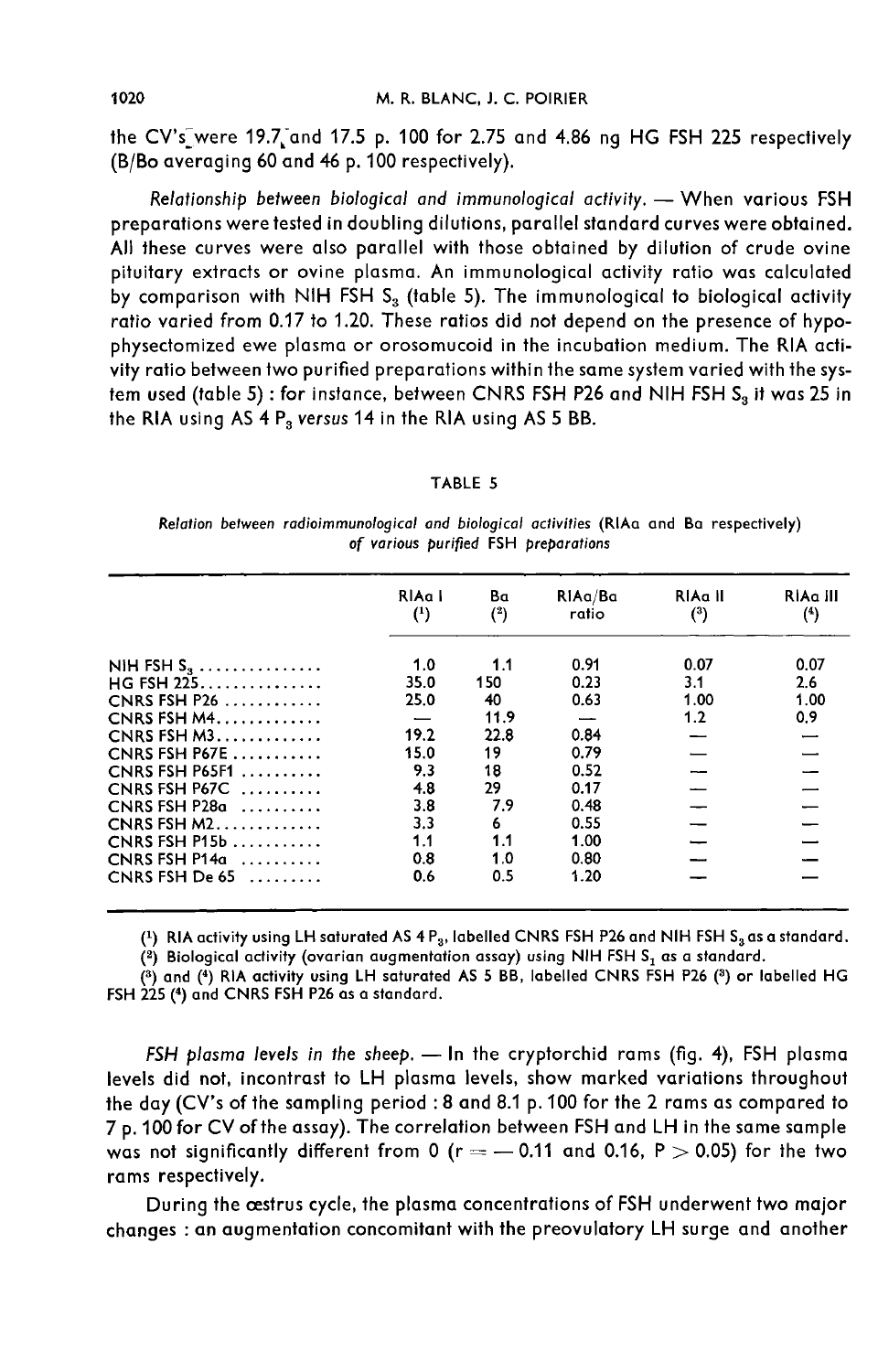



FIG. 4. - Plasma levels of FSH ( $_{\odot}$  -  $_{\odot}$ ) and LH ( $_{\bullet}$  -  $_{\bullet}$ ) over a 25 hr period in 2 cryptorchid rams (H<sub>2</sub> and  $G_2$ ) injected with human serum albumin (HSA). The FSH RIA used LH saturated AS 4  $P_{3}$ , labelled HG FSH 225 and CNRS FSH P26 as a standard.



FIG. 5. - Plasma levels of FSH ( $\bullet$   $\bullet$ ) and LH ( $\circ$   $\bullet$ ) of one Romanov ewe during an æstrous cycle. O is the day of the behavioural cestrous. The FSH RIA used LH saturated AS 5 BB, labelled HG FSH 225 and CNRS FSH P26 as a standard.

### Discussion.

The present paper describes in detail an homologous assay for oFSH using either an anti-native FSH serum (AS 4  $P_3$ ) or an anti-oxidized FSH serum (AS 5 BB). Antisera raised against oxidized FSH can recognize the native antigen as shown by the high correlation coefficient between measurements of endogenous FSH using AS 4 P<sub>3</sub> and AS 5 BB. Furthermore, the fact that cyclic variations of FSH plasma levels in the ewe observed using AS 5 BB (this paper) or AS 4  $P_3$  (Bindon et al., 1979) are similar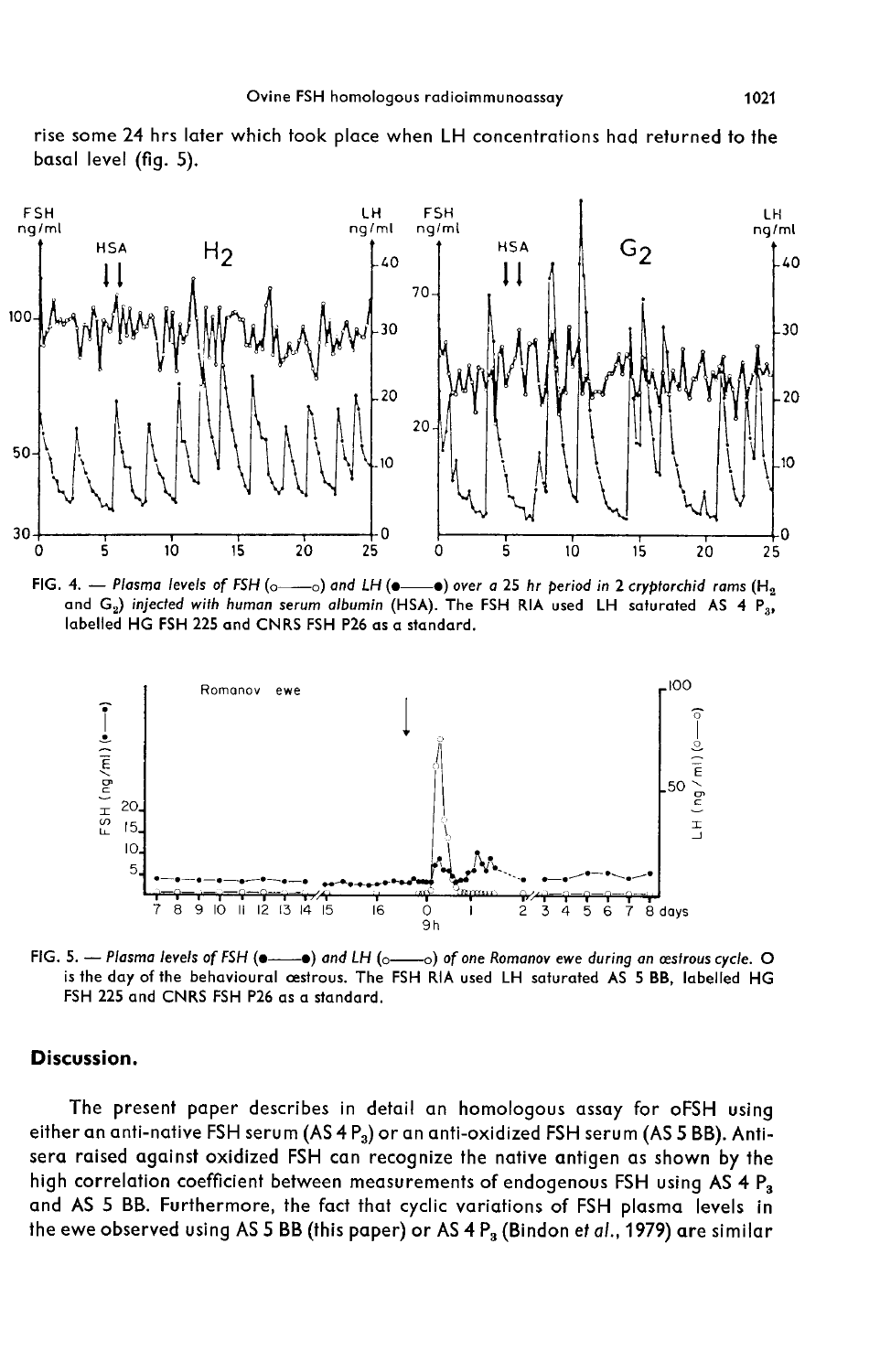to those described by other authors (L'Hermite et al., 1972 ; Salamonsen et al., 1973 ; Hopkinson and Pant, 1973) points to the validity of this assay.

As previously described (L'Hermite et al., 1972), native oFSH has been found to be a poor immunogen (1 rabbit responding among 7 rabbits and 11 guinea pigs immunized). In contrast, although the experimental protocol makes it difficult to say whether periodate treatment increase immunogenicity (see p. 2), it seems likely that this periodate oxidation has this effect on oFSH (5/6 immunized rabbits responding) probably through the modification of the carbohydrate moeity (Neuberger and Marshall, 1966 ; Kennedy and Butt, 1969). To our knowledge, such a phenomenon has never been described previously. However, desialilation of a sialoglycoprotein has been reported to augment the capability of the orosomucoid to raise antibodies which give the same arc of precipitate in double diffusion tests with native and asialoprotein (Athineos et at., 1962). Although the phenomenon by which immunogenicity of the molecule is raised remains obscure, periodate oxidation could perhaps be used to obtain antibodies against other glycoproteins.

The two AS tested showed partial cross-reactions with LH which were completely suppressed by saturation of the AS with LH. After saturation low amounts of LH did not inhibit the binding of the AS to labelled FSH and the cross-reaction observed with higher quantities of LH (0.02 p. 100) can be accounted for by FSH contamination of this LH preparation. These results are very similar to those obtained by L'Hermite et al. (1972). However, in a number of assays (Kerdelhué et al., 1972 ; Hopkinson and Pant, 1973; Cunningham and Hebert, 1973; Lincoln et al., 1977) a significant crossreaction with LH was found (8.5 to 17 p. 100). In spite of the low value of these figures, a cross-reaction with LH may be more serious if low amounts of LH are able to inhibit the binding of the labelled FSH with the antiserum. In such cases, the interference by LH would be high especially with low concentrations of FSH (e. g. intact rams) and the amount of LH in the assayed sample could not be taken in account to correct the assayed FSH value. However, it appears that the herein reported RIA is not influenced by the pituitary hormones tested other than FSH. The absence of any correlation between LH and FSH plasma levels in the cryptorchid ram during the sampling period reinforce this statement.

The relative effects of the AS and purification grade of the labelled FSH on plasma protein specificity clearly indicate the AS to be used and FSH preparation to be labelled. In the presence of the interfering plasma protein (orosomucoid : Dubois et al., 1973) the behaviour of a specific antiserum (AS 3) with labelled CNRS FSH P67C and CNRS FSH P26 was quite different in spite of the similar biological potencies of the two preparations (30 and 40 times NIH FSH  $S<sub>3</sub>$  respectively) while the behaviour of the same antisera with CNRS FSH P26 and HG FSH 225 was similar in spite of the differing biological potencies to these hormones (40 and 150 times NIH FSH S<sub>3</sub> respectively). In fact immunological potencies ranged in accordance with these results : CNRS FSH P67C had a low activity as compared to that of CNRS FSH P26 and HG Fively). In fact immunological potencies ranged in accordance with these results :<br>CNRS FSH P67C had a low activity as compared to that of CNRS FSH P26 and HG<br>FSH 225 (4.8 vs 25 and 35 respectively). The residual cross-rea labelled HG FSH 225 did not seem to affect the specificity of the system since : 1) dilution of plasma from entire or cryptochid rams, or of pituitary extracts were parallel to dilutions of purified FSH preparations ; 2) recovery of exogenous FSH added to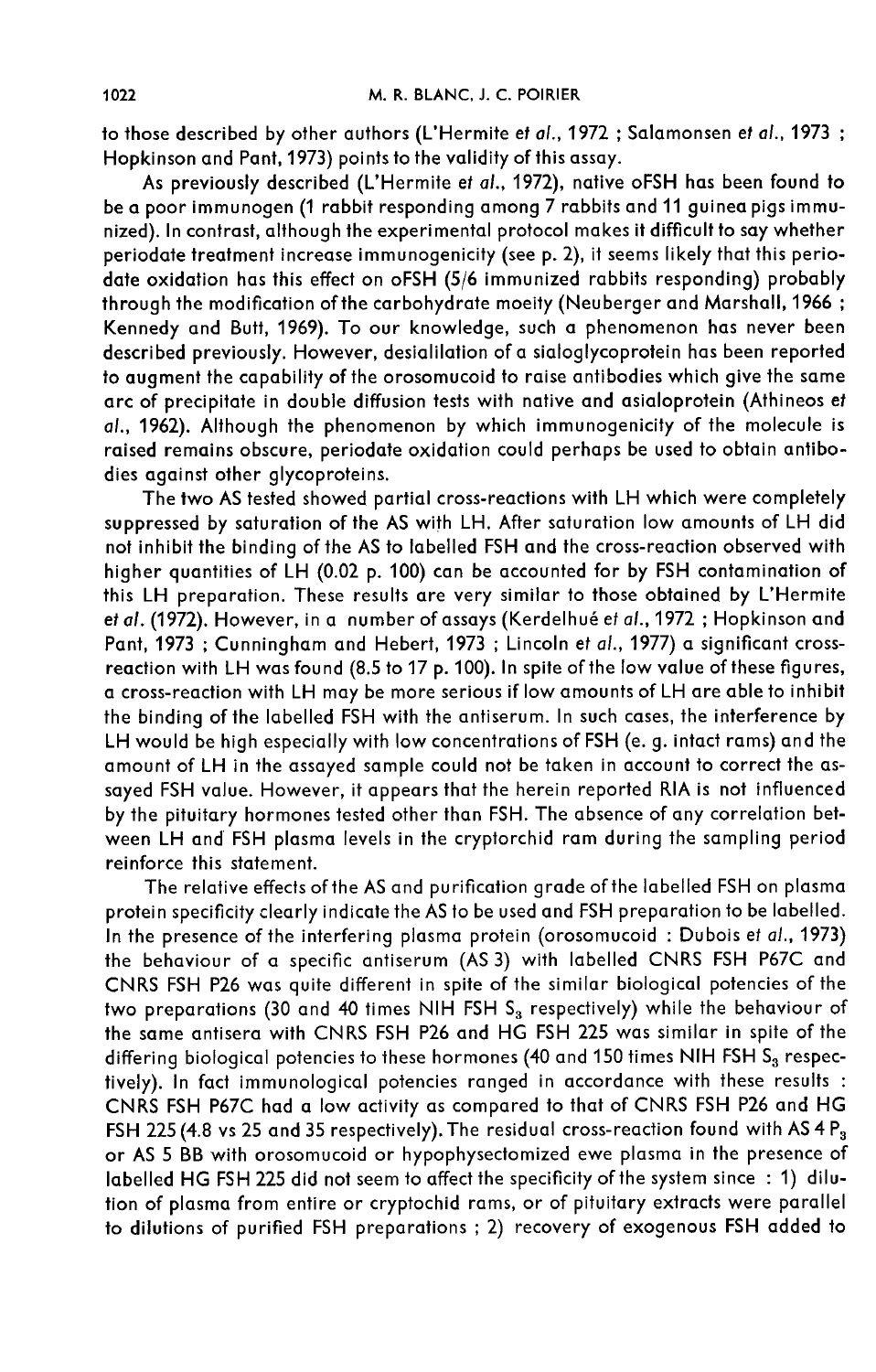plasma was found to be satisfactory over the working range of the curve. These results are in agreement with those of Kragt and Cons (1973) who found it necessary to purify the labelled FSH (biological potency : 20 times NIH FSH  $S_3$ ) to avoid cross-reactions with plasma proteins. However, they are in complete disagreement with those of Cunningham and Hebert (1973) who apparently found no cross-reaction with plasma using labelled NIH FSH  $S_{4}$ .

When immunological potencies were calculated for various purified FSH preparations a wide range of biological to immunological potency was observed (0.17 to 1.20). Other authors have observed ranges of 0.57 to 1.22 (L'Hermite ef al., 1972) and 1.22 to 7.7 (Salamonsen et al., 1973). Similarly, McNeilly et al. (1976) have found immunological potencies of 0.4 and 2.2 for two purified FSH preparations using two different heterologous assays. The discrepancy between biological and immunological activity in some purified preparations is difficult to explain. However the discrepancy does not exist in all purified preparations which would seem to indicate that purification procedures affect biological activity more than immunological activity (ratio  $<$  1). Besides, a ratio higher than 1 could be explained if, during the time elapsed between biological and immunological assays (sometimes several years), the purified preparations had lost some of their biological activity without any loss of immunological potency.

The sensitivity of the assay system (2.4 ng NIH FSH  $S_3/ml$  plasma) was higher than that observed in other specific RIA's (L'Hermite et  $al.,$  1972  $:\,\#$  6 ng NIH FSH The sensitivity of the assay system (2.4 ng NIH FSH S<sub>a</sub>/ml plasma) was higher<br>than that observed in other specific RIA's (L'Hermite et *al*., 1972 : # 6 ng NIH FSH<br>S<sub>4</sub>/ml ; Salamonsen et *al*., 1973 : 13 ng NIH FSH S<sub>6</sub>  $S_4/ml$  ; Salamonsen et al., 1973 : 13 ng NIH FSH  $S_6/ml$  ; McNeilly et al., 1976 : 15 ng<br>NIH FSH  $S_6/ml$ ) and is compatible with precise measurement (70  $\geqslant$  B/Bo  $\geqslant$  30 p. 100) of the low concentrations found in the intact ram.

Comparisons between assays are avoided in routine work as the coefficient of inter-assay variation observed is high (17.5-19.7 p. 100). The values for inter-assay variation coefficient calculated on the basis of the concentrations of a series of pool plasmas (5.5 to 8 p. 100) are considered as satisfactory.

The FSH plasma levels observed in the cycling ewe, before or after cestrous (this paper ; Bindon e*t al*., 1979 ; Cahill e*t al.*, 1979 : 60-110 ng NIH FSH S<sub>a</sub>) using the<br>assay described here are in good agreement with previously observed values (L'Her-<br>mite e*t al.*, 1972 : 100-160 ng NIH S<sub>4</sub>/m assay described here are in good agreement with previously observed values (L'Her-<br>mite et al., 1972 : 100-160 ng NIH S<sub>a</sub>/ml ; Hopkinson and Pant, 1973 : 40-90 NIH S<sub>a</sub>/ml) ; Salamonsen et al., 1973 : 13-100 NIH  $S_6/ml$  ; McNeilly et al., 1976 : 50-120 NIH  $S_8/ml$  ; Dobson and Ward, 1977 : 40-90 ng NIH  $S_9/ml$ . Values observed at œstrous using this and other assays cited previously also show good agreement. Similarly,  $S_8\!$ ml ; Dobson and Ward, 1977 : 40-90 ng NIH  $S_9\!/\mathrm{m}$ l). Values observed at œstrous<br>using this and other assays cited previously also show good agreement. Similarly,<br>FSH plasma levels observed in adult rams using Ortavant et al., 1977 ; Blanc, Courot and Ortavant, unpublished) are in agreement FSH plasma levels observed in adult rams using this assay (10-90 ng NIH FSH  $S_3/m$ ):<br>Crtavant et al., 1977; Blanc, Courot and Ortavant, unpublished) are in agreement<br>with those of Lincoln, Peet and Cunningham (1977) (20-1 with those of Lincoln, Peet and Cunningham (1977) (20-150 ng FSH NIH  $S_{10}/ml$ ).<br>However, the values found for ram lambs using this assay (14-40 ng NIH FSH  $S_3/ml$ , Blanc and Terqui, 1976) were different from those observed by Crim and Geschwind However, the values found for ram lambs using this assay (14-40 ng NIH FSH  $\widetilde{S}_3/m$ l,<br>Blanc and Terqui, 1976) were different from those observed by Crim and Geschwind<br>(1972) (150 ng NIH FSH S<sub>1</sub>/ml). This late discrepan different antisera used.

As previously described (Blanc et al., 1978), FSH in contrast to LH is not secreted in pulses in the cryptorchid ram. This could mean that if LH pulses are due to LRH pulses, the gonadotrophs of the cryptorchid ram do not release FSH after LRH under these conditions. Periovulatory changes of FSH plasma levels were similar to those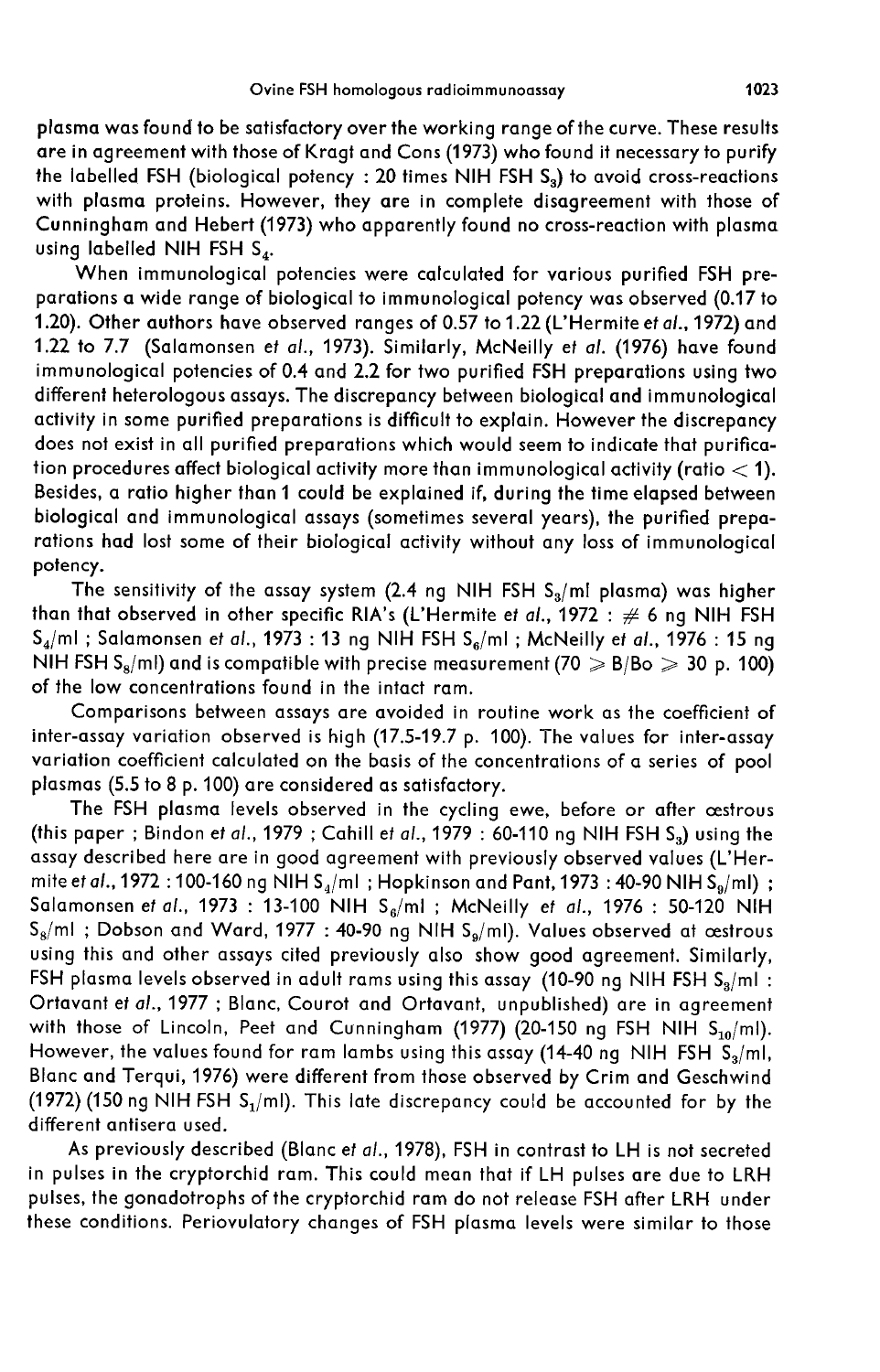observed by other authors (L'Hermite et al., 1972 ; Hopkinson and Pant, 1973 ; Salamonsen et al., 1973 ; Dobson and Ward, 1977 ; Bindon et al., 1979 ; Cahill et al., 1979). Due to their restricted amplitude and duration, these changes can only be seen if an appropriate sampling interval is used (McNeilly et al., 1976).

The highly specific and sensitive homologous RIA described here is being used to examine the regulation of FSH secretion in the sheep.

> Reçu en novembre 1978. Accept6 en février 1979.

Acknowledgments. - The authors are most grateful to the following for their kind gifts : Dr. M. Jutisz (CNRS, Gif-sur-Yvette, France) for the following preparations : CNRS LH M3' CNRS FSH : M,, Mg. M4, De65, P14a, P15b, P26, P28a, P65F1, P67C, P67E ; Dr. H. J. Grimek (University of Wisconsin, Madison, USA) for highly purified oFSH (HG FSH 225) ; Dr. J. Pierce (University of California, Los Angeles, USA) for the purified bovine TSH (TSHb) and the Endocrinology Study Section, National Institutes of Health, Bethesda, Md. USA for NIH preparations (NIH FSH  $S_3$ , NIH TSH  $S_3$ , NIH GH  $S_6$ , NIH Prol.  $S_6$ ). We wish to thank A. Locatelli for hypophysectomy surgery in the ewe and Dr. J. Williams for his help in preparing the English manuscript.

Résumé. La mise au point d'un dosage radioimmunologique homologue de la FSH ovine est décrite en détail. Deux antisera obtenus par immunisation de lapin, l'un avec une préparation purifiée de FSH « native », l'autre avec une préparation de FSH oxydée par le periodate ont été comparés. Ces deux antisera ont été choisis car lorsqu'ils réagis sent avec certaines préparations très purifiées de FSH, marquées à l'iode 125, ils ne donnent que des réactions croisées très faibles avec les protéines plasmatiques. Après saturation par une préparation purifiée de LH ovine, ces antisera permettent de mesurer des activités plasmatiques FSH analogues. Les réactions croisées avec les protéines hypophysaires sont faibles (1 à 2 p. 100 avec TSH, 0.02 p. 100 avec LH et des taux inférieurs pour les autres hormones antéhypophysaires éprouvées GH, Prol. et ACTH) et mesurent probable ment les contaminants FSH de ces préparations. Avec chaque antisérum, les courbes d'inhibition de liaison par des dilutions de plasmas ovins, d'extraits hypophysaires ou de préparations purifiées de FSH sont parallèles à celle de l'étalon. La récupération totale de différentes quantités de FSH rajoutées à du plasma indique que les protéines plasmatiques n'interfèrent pas avec le dosage. Si les mesures de FSH par dosage biologique ou radioimmunologique de différentes préparations purifiées de FSH sont concordantes, elles peuvent aussi diverger. Cette observation est discutée. Enfin, une étude de l'effet des volumes d'incubation sur la précision et la sensibilité du dosage a permis l'automatisation complète de la phase de pipettage du dosage. Dans ces conditions, la variabilité à l'intérieur d'un même dosage est de 5,5 à 8 p. 100 pour des valeurs de B/Bo comprises entre 25 et 70 p. 100 ; entre différents dosages, elle est de 17,5 à 19,7 p. 100 pour des valeurs de B/Bo comprises<br>entre 46 et 60 p. 100. La sensibilité du dosage est de 2,4 ng NIH FSH S<sub>3</sub>/ml de plasma. Les résultats suggèrent que le dosage présenté utilisant l'un ou l'autre des antiséra décrits peut être utilisé pour quantifier d'une manière spécifique la FSH ovine.

#### References

ATHINEOS E., THORTON M., WINZLER R. J., 1962. Comparative antigenicity of native and « desialized » orosomucoid in rabbits. Proc. Soc. exp. Biol. Med., 111, 353-356.

BAILLY DU BOIS M., KERDELHUE B., JUTISZ M., 1970. Dosage radioimmunologique de I'hormone folliculo-stimulante (FSH) d'origine ovine. C. R. Acad. Sci., Paris, Sér. D, 271, 1556-1559.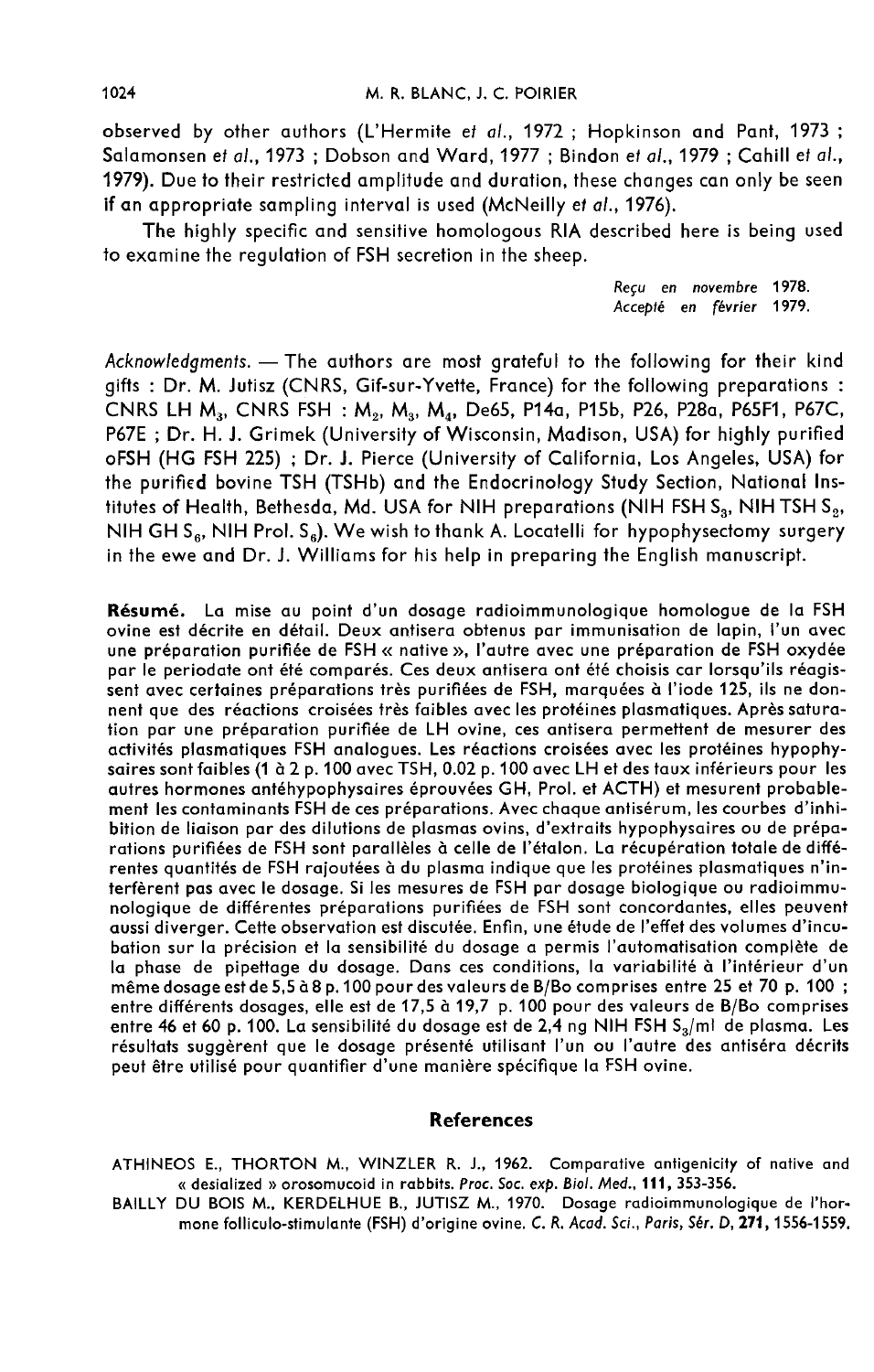- BINDON B., BLANC M., PELLETIER J., TERQUI M., THIMONIER J., 1979. Periovulatory gonadotrophin and ovarian steroid patterns in sheep of breeds with differing fecundity. J. Reprod. Fert., 55, 15-25.
- BLANC M. R., CAHOREAU C., COUROT M., DACHEUX J. L., HOCHEREAU de REVIERS M. T., PISSELET C., 1978. Plasma follicle-stimulating hormone (FSH) and luteinizing hormone (LH) suppression in the cryptorchid ram by a non-steroid factor (inhibin) from ram rete testis fluid. Intern. J. Androl., Suppl. 2, 139-146.
- BLANC M. R., TERQUI M., 1976. Determination of the age of establishment of the inhibin-follicle stimulating hormone feed-back mechanism in the ram lamb. I.R.C.S. Med. Sci., 4,17.
- CAHILL L. P., SAUMANDE J., BLANC M. R., RAVAULT J. P., THIMONIER J., MARIANA J. C., MAU-LEON P., 1979. Hormonal and follicular parameters in ewe of high and low ovulation rates. J. Reprod. Fert. (submitted for publication).
- CRIM L. W., GESCHWIND I. 1., 1972. Patterns of FSH and LH secretion in the developing ram : the influence of castration and replacement therapy with testosterone propionate. Biol. Reprod., 7, 47-54.
- CUNNINGHAM N. F., HEBERT C. N., 1973. A solid-phase radioimmunoassay for ovine folliclestimulating hormone. J. Endocr., 58, 239-249.
- DOBSON H., WARD W. R., 1977. Alterations in plasma gonadotrophin patterns caused by sodium pentobarbitone in ewes at cestrus and in ancestrous ewes after infusion of cestradiol. J. Endocr., 75, 109-118.
- DUBOIS M. P., BLANC M. R., DROUET J., 1973. Interférence des sites antigéniques communs à FSH et à l'orosomucoïde sérique dans le dosage radioimmunologique de la FSH plasmatique ovine. C. R. Acad. Sci., Paris, Sér. D, 276, 2461-2464.
- GREENWOOD F. C., HUNTER W. M., GLOVER J. S., 1963. The preparation of <sup>131</sup>l-labelled human growth hormone of high specific radioactivity. Biochem. 1., 89, 114-123.
- HOPKINSON C., PANT H. C., 1973. Heterologous radioimmunoassay of circulating ovine FSH in normal ewes. J. Physiol. (Lond.), 231, 52P-53P.
- KENNEDY J. F., BUTT W. R., 1969. Periodate oxidation studies of human pituitary follicle-stimulating hormone. Biochem. J., 115, 225-229.
- KERDELHUÉ B., KANN G., JUTISZ M., 1972. Dosage radioimmunologique de la FSH chez le mouton et le rat, 177-192. In JUTISZ M., Hormones glycoprotéiques hypophysaires. I. N. S. E. R. M., Paris.
- KETELSLEGERS J. M., CATT K. J., 1974. Receptor binding properties of <sup>1251</sup>-hFSH prepared by enzymatic iodination. J. clin. Endocr. Metab., 39, 1159-1162.
- KRAGT C. L., CONS J., 1973. Radioimmunoassay of ovine FSH. J. Anim. Sci., 36, 908-913.
- L'HERMITE M., NISWENDER G. D., REICHERT L. E. Jr., MIDGLEY A. R. Jr., 1972. Serum folliclestimulating hormone in sheep as measured by radioimmunoassay. Biol. Reprod., 6, 325-332.
- LINCOLN G. A., PEET M. J., CUNNINGHAM R. A., 1977. Seasonal and circadian changes in the episodic release of follicle-stimulating hormone, luteinizing hormone and testosterone in rams exposed to artificial photoperiods. J. Endocr., 72, 337-349.
- McNEILLY J. R., McNEILLY A. S., WALTON J. S., CUNNINGHAM K. J., 1976. Development and application of a heterologous radioimmunoassay for ovine follicle-stimulating hormone. J. Endocr., 70, 69-79.
- MIDGLEY A. R. Jr., NISWENDER G. D., REBAR R. W., 1969. Principles for the assessment of the reliability of radioimmunoassay methods (precision, accuracy, sensitivity, specificity). Karolinska Symp. Research methods in reproductive endocrinology, lst symp., Immunoassay of gonadotrophins, 163-184.
- NEUBERGER A., MARSHALL R. D., 1966. Structural analysis of the carbohydrate group of glycoproteins, 235-272. In GOTTSCHALK A. Glycoproteins. Their composition, structure and function. Elsevier Publ. Co.
- ORTAVANT R., BLANC M. R., GARNIER D., PELLETIER J., RAVAULT J. P., de REVIERS M. M., TERQUI M., 1977. Annual cyclic variations of prolactin, LH, FSH and testosterone levels<br>in rams. 27<sup>e</sup> Congr. intern. Sci. Physiol., Paris (abstr.).
- PELLETIER J., KANN G., DOLAIS J., ROSSELIN G., 1968. Dosage radioimmunologique de l'hormone lut6inisante plasmatique chez le mouton. Mise au point de la technique de dosage. C. R. Acad. Sci., Paris, Sér. D, 266, 2291-2294.